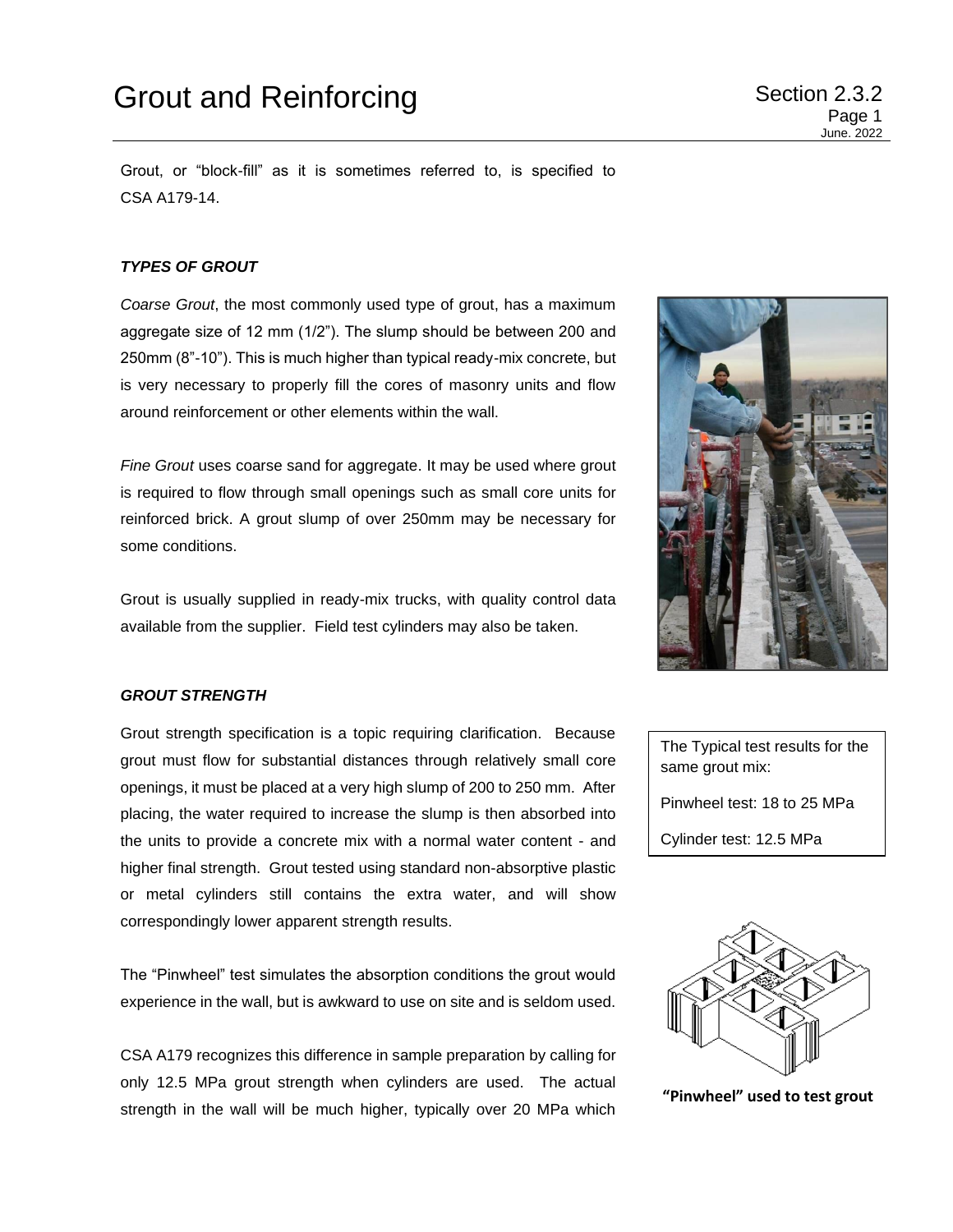exceeds the 15 MPa strength of standard concrete blocks. This grout strength is compatible with the design strengths contained in CSA S304.1 for all block strengths.

However, Structural Notes and specs have typically called for 20 or 25 MPa grout tested by cylinders. In reality, a 20 MPa grout may be preferred for pumping reasons anyway. If Structural Notes do not recognize the 12.5 MPa strength minimum, then a project cylinder test result below 20 or 25 MPa specified strength should not treated as a cause for concern. A 25 MPa high slump grout designed for cylinder testing may actually be 40 MPa in the wall. This is a waste of money (extra cement) and may be a less satisfactory product (compatibility and shrinkage). (Also see Section 3.3 – Guide Structural Notes)

*Sample spec:* Grout to CSA A179-14 Minimum compressive strength 12.5 MPa at 28 days by cylinder test under the property specification Maximum aggregate size 12 mm diameter Grout slump 200 to 250 mm

#### *CLEANOUT / INSPECTION HOLES*

Unit cores that are to be grouted should be free of excessive mortar protrusions and mortar droppings at the base. Clean-out/inspection holes at the base of the reinforced cores will facilitate the removal of excessive mortar droppings, and confirm that grout has reached the bottom of the core. Clause 8.2.3.2.2 of CSA A371-14 Masonry Construction allows the requirement for clean-out/inspection holes to be waived by the designer when the contractor has demonstrated acceptable performance or where the walls are not structurally critical. In some cases the designer will require the initial walls to have clean-outs pending demonstrated performance, and then waive cleanouts for the remaining walls.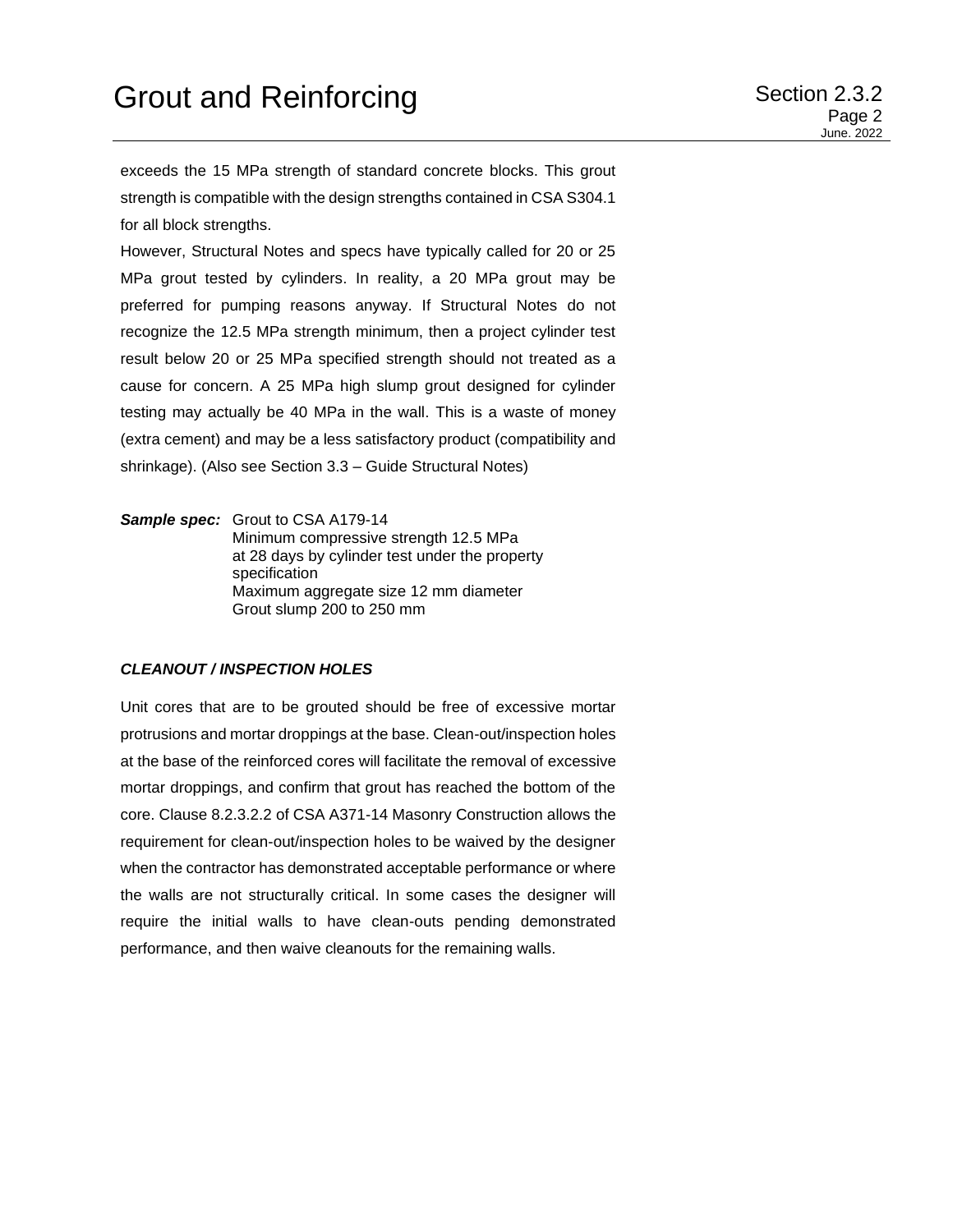### *GROUTING*

While grouting, care must be taken to completely fill the reinforced cores and to ensure that all bars, bolts and anchors are fully embedded. Grout is typically pumped in 2.4m (8') pours from bond beam to bond beam. The maximum pour height in CSA A371-14 is 4.5 m, but this would only be practical for H-block or 250 or 300 mm units. For a grout pour of 3 m or more, the grout must be placed in individual lifts of 2 m or less. (For more detail, see Section 3.3 - Guide Structural Notes)

*Grout Lift:* that portion of a total grout pour placed in one pass of the grout filling process.

*Grout Pour:* the total height of grout placed in a wall during a grouting operation. A grout pour consists of one or more grout lifts.

# *REINFORCEMENT*

See Section 1.2.1 for minimum reinforcement requirements.

The core size of the masonry units will dictate the size and number of bars that can be effectively grouted. Typically, reinforced masonry makes use of 15M or 20M bars. Units 125, 150 and 200mm wide should not contain more than one vertical bar per core. Units 125 and 150mm wide should be restricted to one horizontal bar per course in bond beams. (See also Section 3.3 - Guide Structural Notes)

NOTE: At splices, the number of bars per core is doubled – increasing congestion.

| Maximum number      | 100 | 125m | 150 <sub>m</sub> | 200 | 250 | 300 |
|---------------------|-----|------|------------------|-----|-----|-----|
| of bars             | mm  | m    | m                | mm  | mm  | mm  |
| Vertical bars per   | N/A |      |                  |     |     |     |
| core                |     |      |                  |     |     |     |
| Horizontal bars     | N/A |      |                  | ን * | ን * | ን * |
| per course (lintel, |     |      |                  |     |     |     |
| bond beam)          |     |      |                  |     |     |     |

**\*** 2 bars in bond beam can help to center vertical steel *Reminder:* for every bar specified, there are two at splices.



2 bars vertically and 2 bars horizontally in a 200mm wall are almost impossible to grout, particularly at splices where steel is doubled.